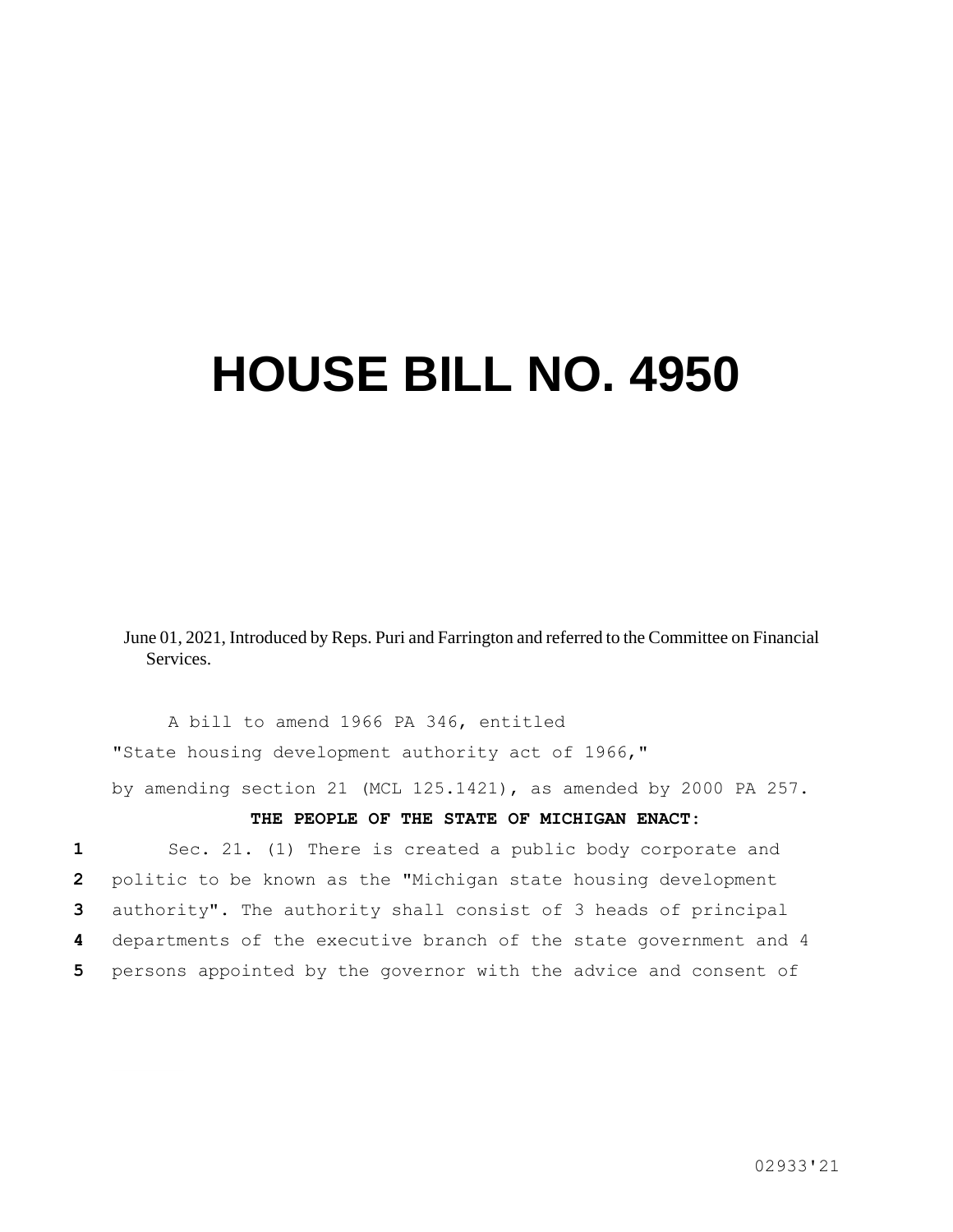the senate. Excluding the 3 heads of principal departments of the executive branch of state government and the designated resident member described in subsection (2), not more than 2 of the persons **individuals** appointed shall be members of the same political party. Upon completion of each term, a person **an individual** shall be appointed for a term of 4 years, except that a vacancy shall **must**  be filled for the unexpired term. A member of the authority shall not receive compensation for services but is entitled to the necessary expenses, including traveling expenses, incurred in the discharge of the member's duties. Each member shall hold office until a successor has been appointed and has qualified. A certificate of appointment or reappointment of a member shall **must**  13 be filed with the authority and this certificate shall be-is conclusive evidence of the proper appointment of that member.

 (2) If federal law requires designation of a resident member 16 on the authority, the number of qubernatorially appointed members, in addition to the 3 heads of principal departments, increases from 4 to 5. One of the 5 gubernatorially appointed members shall be the designated resident member. The resident member shall meet both of the following requirements:

 (a) The person **individual** is an individual **that is** directly assisted by a federal housing program administered through the authority. As used in this subdivision, "directly assisted" means residing in federally-supported public housing or receiving section 8 tenant-based assistance. Directly assisted does not include a state-financed housing assistance program, section 8 project-based assistance, or section 8 new construction assistance.

 (b) The **person-individual** is an eligible resident. As used in this subdivision, "eligible resident" means a person **an individual**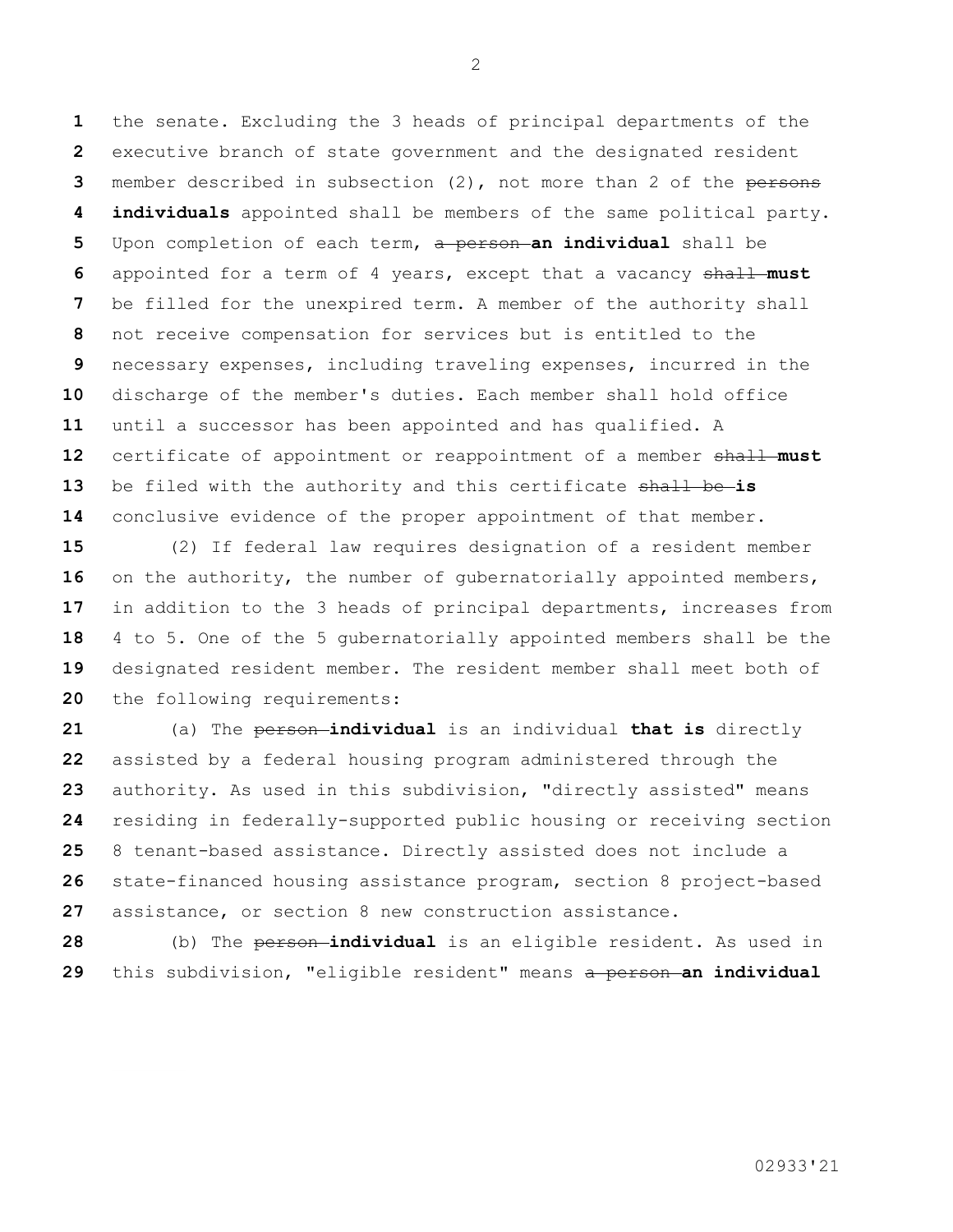whose name appears on the lease of the assisted housing **and** who is 18 years of age or older.

 (3) A person **An individual** who no longer meets either requirement of subsection (2)(a) or (b) is removed from the authority for cause upon the appointment of another person as **individual to** the resident member position.

 (4) The powers of the authority shall be **are** vested in the members in office. A majority of the members of the authority constitutes a quorum for the purpose of conducting the authority's business, for exercising the authority's powers, and for other purposes, notwithstanding the existence of any vacancies. Action may be taken by the authority upon a vote of a majority of the members present, unless the bylaws of the authority require a larger number, except that to the extent required by federal law, the resident member shall only take part in, vote on, and exercise the powers of the authority concerning decisions related to the administration, operation, and management of federal public housing programs and section 8 tenant-based assistance programs. The resident member shall not take part in, vote on, or exercise the powers of the authority in a matter that uniquely applies to the resident member and is not generally applicable to all residents. In the absence of fraud, a determination of the authority with respect to findings of fact made by the authority acting within the scope of its powers is conclusive, except with respect to the approval of the municipal finance commission or its successor agency as required by law.

 (5) Meetings of the members of the authority may be held anywhere in this state. The business that the authority may perform shall **must** be conducted at a public meeting of the authority held